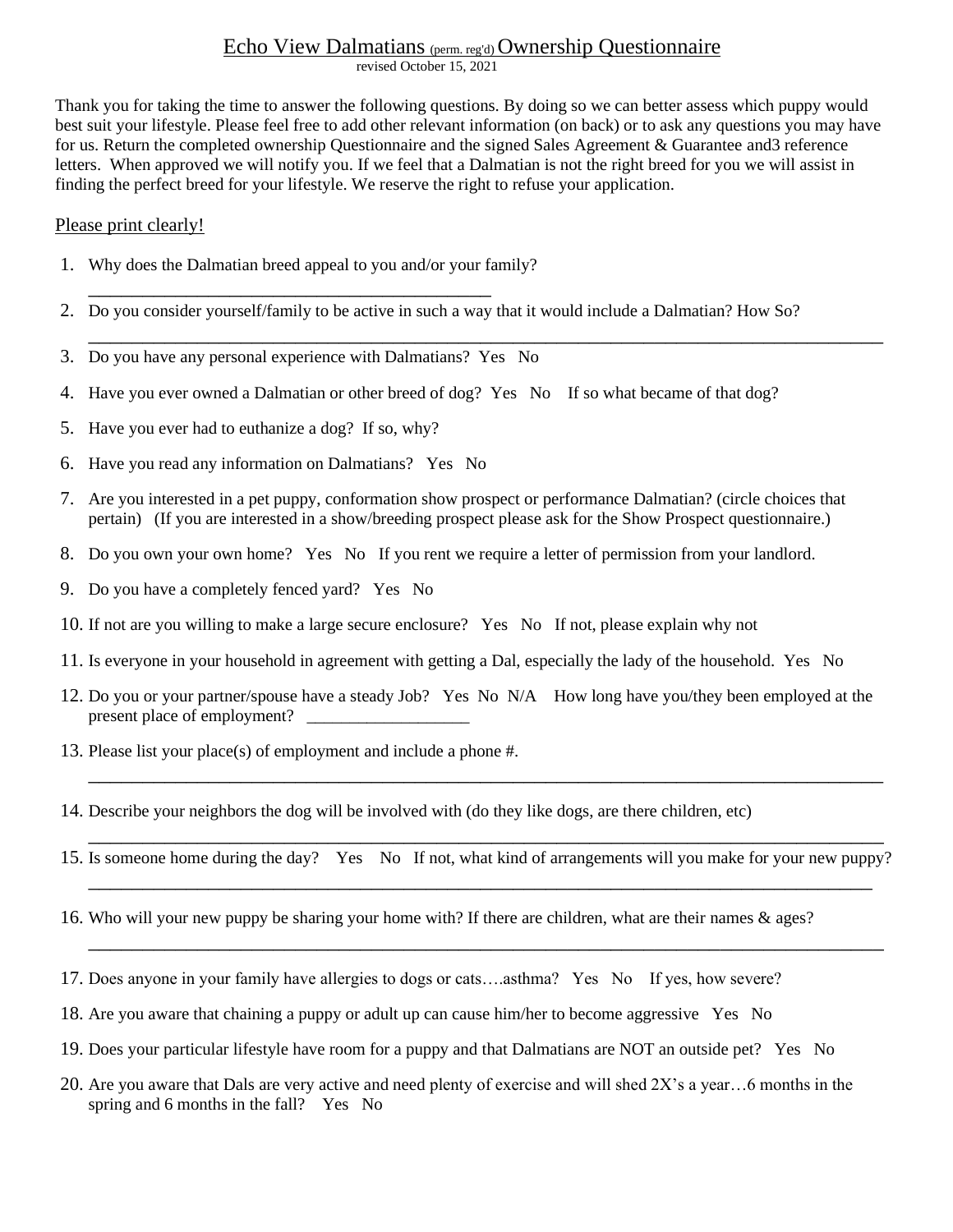- 21. Are you **physically** able to care for a Dalmatian? EG: getting up to let the dog outside several times a day….taking it for walks minimum 2X's a day and care for the Dal including but not limited to nail care etc. Yes No
- 22. Are you interested in participating in obedience or other canine sports? Yes No IF you are interested in doing Canine sports please let us know. A Bi-lateral hearing dog is necessary for performance activities.
- 23. Are you aware that a pet quality Dalmatian must be neutered/spayed between 10 and 12 months of age. Yes No
- 24. Please be aware that we require you to take your new puppy to at least one (1) set of puppy classes before the registration papers are transferred into your name(s). Yes No
- 25. Do you understand the advantages of using a crate? Yes No
- 26. When would you ideally like to be able to get a puppy?
- 27. Do you realize that you are making a commitment for the dogs life, which could be up to 15 years? Yes No
- 28. Please be aware and agree that you must notify us first if you are unable to keep your Dal. Yes No
- 29. How will you exercise your Dalmatian?
- 30. Are you prepared to properly vaccinate, provide necessary veterinary treatment, feed a high quality food, license your Dal as per your area's requirement and never allow your Dal to be a neighborhood nuisance? Yes No

\_\_\_\_\_\_\_\_\_\_\_\_\_\_\_\_\_\_\_\_\_\_\_\_\_\_\_\_\_\_\_\_\_\_\_\_\_\_\_\_\_\_\_\_\_\_\_\_\_\_\_\_\_\_\_\_\_\_\_\_\_\_\_\_\_\_\_\_\_\_\_\_\_

- 31. What will you do with your Dal when you go on vacation?
- 32. What will you do with your Dal if you need to move?
- 33. Under what circumstances would you return your Dal? (circle all which pertain) Moving; loss of Job(s), new baby; divorce; new relationship; high cost of animal care; allergies; vacation; retiring; aggression; Dal no longer wanted; there is no reason we would return the Dal. Other?

\_\_\_\_\_\_\_\_\_\_\_\_\_\_\_\_\_\_\_\_\_\_\_\_\_\_\_\_\_\_\_\_\_\_\_\_\_\_\_\_\_\_\_\_\_\_\_\_\_\_\_\_\_\_\_\_\_\_\_\_\_\_\_\_\_\_\_\_\_\_\_\_\_

- 34. What behavior problems are you willing to tolerate and work on: Barking; chewing; separation anxiety; house breaking problems; jumping up; shedding; digging; property damage; mouthing; aggression; all problems. Other? \_\_\_\_\_\_\_\_\_\_\_\_\_\_\_\_\_\_\_\_\_\_\_\_\_\_\_\_\_\_\_\_\_\_\_\_\_\_\_\_\_\_\_\_\_\_\_\_\_\_\_\_\_\_\_\_\_\_\_\_\_\_\_\_\_\_\_\_\_\_\_\_\_\_\_
- 35. Are you willing keep us informed of your Dalmatians progress with regular updates and photos at least twice a year? Yes No
- 36. Where will the Dal spend the day? Loose indoors; crate; basement; garage; fenced yard; loose outdoors; kennel run; tied up outside; other?
- 37. Where will the Dal spend the night? Loose indoors; crate; basement; garage; fenced yard; loose outdoors; kennel run; tied up outside/inside; other?
- 38. Have you ever surrendered a pet to the SPCA or other rescue organizations? Yes No If yes, Please indicate the reason.
- 39. Please provide us with three (3) reference letters. (example: employer, minister, vet, teacher, councilor, etc) Please have them include their phone numbers. No family members please.

\_\_\_\_\_\_\_\_\_\_\_\_\_\_\_\_\_\_\_\_\_\_\_\_\_\_\_\_\_\_\_\_\_\_\_\_\_\_\_\_\_\_\_\_\_\_\_\_\_\_\_\_\_\_\_\_\_\_\_\_\_\_\_\_\_\_\_\_\_\_\_\_\_

- 40. Do you have a regular Veterinarian? Yes No If yes, please provide us with the Vet's name & phone #. \_\_\_\_\_\_\_\_\_\_\_\_\_\_\_\_\_\_\_\_\_\_\_\_\_\_\_\_\_\_\_\_\_\_\_\_\_\_\_\_\_\_\_\_\_\_\_\_\_\_\_\_\_\_\_\_\_\_\_\_\_\_\_\_\_\_\_\_\_\_\_\_\_\_\_\_\_\_
- 41. From what source did you hear about Echo View Dalmatians?

42. Please circle your age group (primary care-giver):  $18-25$ ,  $26-35$ ,  $36-50$ ,  $51-65$ , older